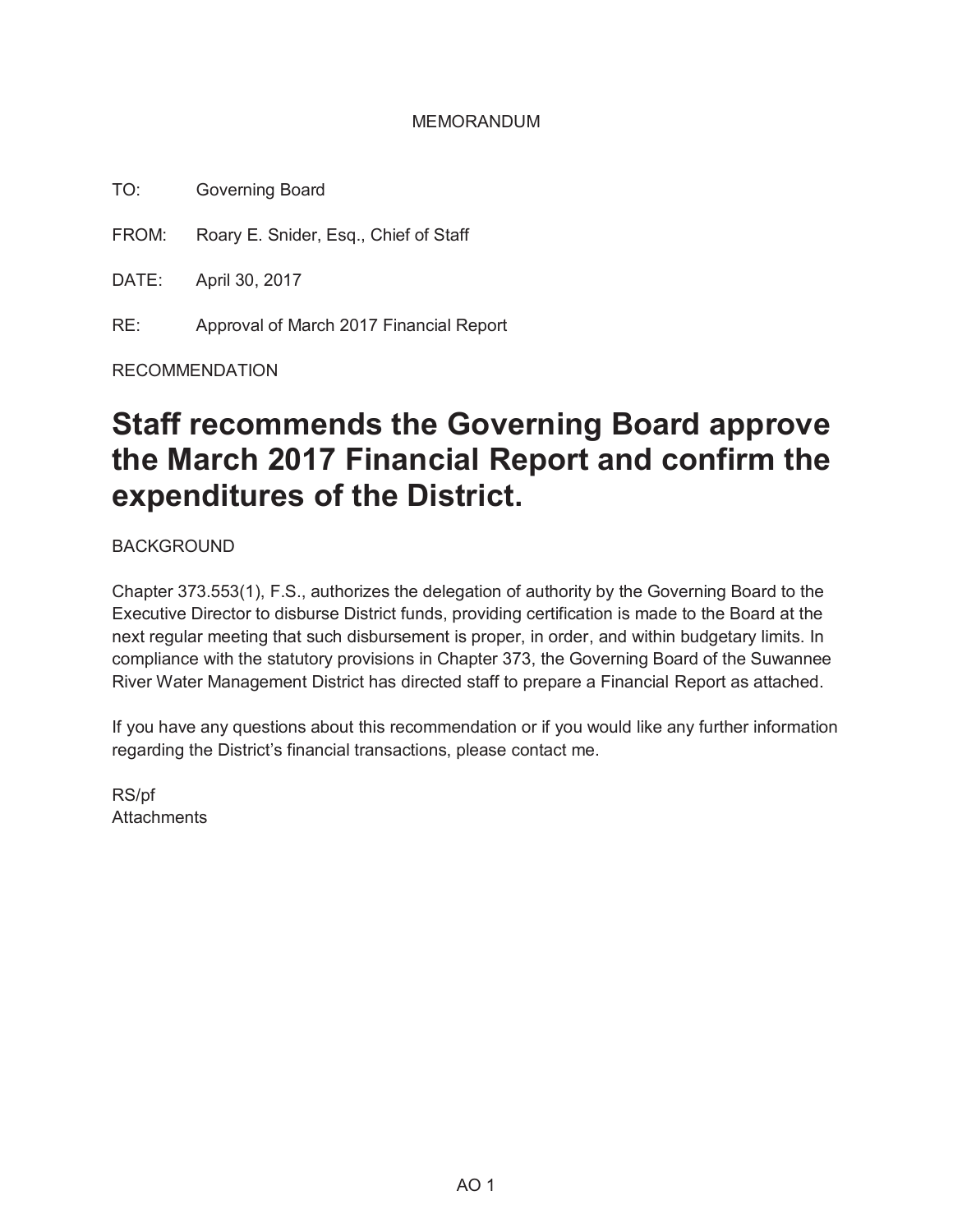### **Suwannee River Water Management District Cash Report March 2017**

| <b>ACCOUNT</b>                        | <b>Monthly</b><br><b>Interest</b> | <b>Interest</b><br>Rate % | <b>Closing</b><br><b>Balance</b> |
|---------------------------------------|-----------------------------------|---------------------------|----------------------------------|
| <b>Bank of America Permit Fee</b>     |                                   |                           | \$0.00                           |
| <b>First Federal Permit Fee</b>       | \$15.00                           | 0.41%                     | \$49,705.74                      |
| <b>First Federal Accounts Payable</b> |                                   |                           | \$35,000.00                      |
| <b>First Federal Depository</b>       | \$205.01                          | 0.47%                     | \$2,251,019.50                   |
| <b>SPIA</b>                           | \$48,778.05                       | 1.14%                     | \$48,066,361.30                  |
| <b>TOTAL</b>                          | \$48,998.06                       |                           | \$50,402,086.54                  |

BOA Permit Fee Account Closed in March. Activity routed to existing First Federal Permit Fee Account.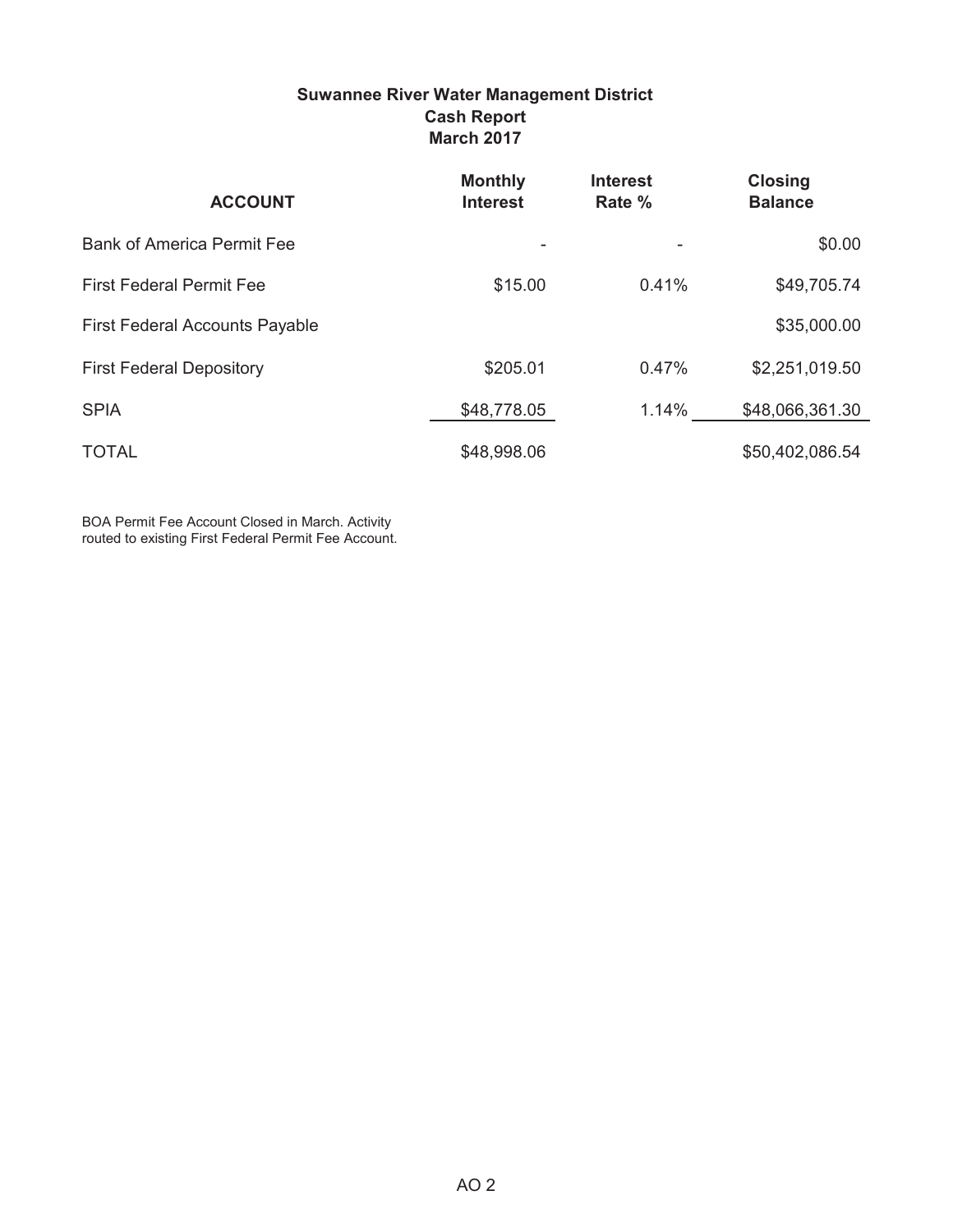#### **Suwannee River Water Management District Statement of Sources and Uses of Funds For the Month ending March 31, 2017 (Unaudited)**

|                            | <b>Current</b><br><b>Budget</b> |   | <b>Actuals</b><br>Through<br>3/31/2017 |    | Variance<br>(Under)/Over<br><b>Budget</b> | <b>Actuals As A</b><br>% of Budget |
|----------------------------|---------------------------------|---|----------------------------------------|----|-------------------------------------------|------------------------------------|
| <b>Sources</b>             |                                 |   |                                        |    |                                           |                                    |
| Ad Valorem Property Taxes  | \$<br>5.727.117 \$              |   | 4.852.041 \$                           |    | (875,076)                                 | 85%                                |
| Intergovernmental Revenues | \$<br>44,512,962                | S | 6,612,550                              | \$ | (37,900,412)                              | 15%                                |
| Interest on Invested Funds | \$<br>244.137 \$                |   | 293.539 \$                             |    | 49.402                                    | 120%                               |
| License and Permit Fees    | \$<br>120,000 \$                |   | 87.278 \$                              |    | (32, 722)                                 | 73%                                |
| Other                      | \$<br>988.488                   | S | 788,595 \$                             |    | (199, 893)                                | 80%                                |
| <b>Fund Balance</b>        | \$<br>18,797,768                |   |                                        | \$ | (18,797,768)                              | 0%                                 |
| <b>Total Sources</b>       | \$<br>70,390,472                |   | 12.634.003                             | S  | (57, 756, 469)                            | 18%                                |

|                                              | <b>Current</b> |      |                     |      |                          |    | <b>Available</b> |           |                         |
|----------------------------------------------|----------------|------|---------------------|------|--------------------------|----|------------------|-----------|-------------------------|
|                                              | <b>Budget</b>  |      | <b>Expenditures</b> |      | <b>Encumbrances</b>      |    | <b>Budget</b>    | %Expended | %Obligated <sup>2</sup> |
| <b>Uses</b>                                  |                |      |                     |      |                          |    |                  |           |                         |
| Water Resources Planning and Monitoring      | 10.685.707     | S    | 2.086.788           |      | 29.286                   |    | 8.569.632        | 20%       | 20%                     |
| Acquisition, Restoration and Public Works    | 52,002,354     | - \$ | 2,357,333           |      | 22,729                   | -S | 49.622.292       | 5%        | 5%                      |
| Operation and Maintenance of Lands and Works | 4.680.671      | - \$ | 985.343             | - \$ | 107.337                  |    | 3.587.991        | 21%       | 23%                     |
| Regulation                                   | 1.367.953      | - \$ | 443.482             | - \$ | 4.976                    |    | 919.495          | 32%       | 33%                     |
| Outreach                                     | 228,202 \$     |      | 69.687              | -S   | $\overline{\phantom{0}}$ |    | 158.514          | 31%       | 31%                     |
| Management and Administration                | 1.425.585      | - \$ | 764,081             |      | 7.604                    |    | 653.900          | 54%       | 54%                     |
| <b>Total Uses</b>                            | 70.390.472     |      | 6,706,715           |      | 171.933                  |    | 63.511.824       | 10%       | 10%                     |

 $1$  Encumbrances represent unexpended balances of open purchase orders and contracts.

 $^{\rm 2}$  Represents the sum of expenditures and encumbrances as a percentage of the available budget.

This financial statement is prepared as of March 31, 2017 and covers the interim period since the most recent audited financial statements.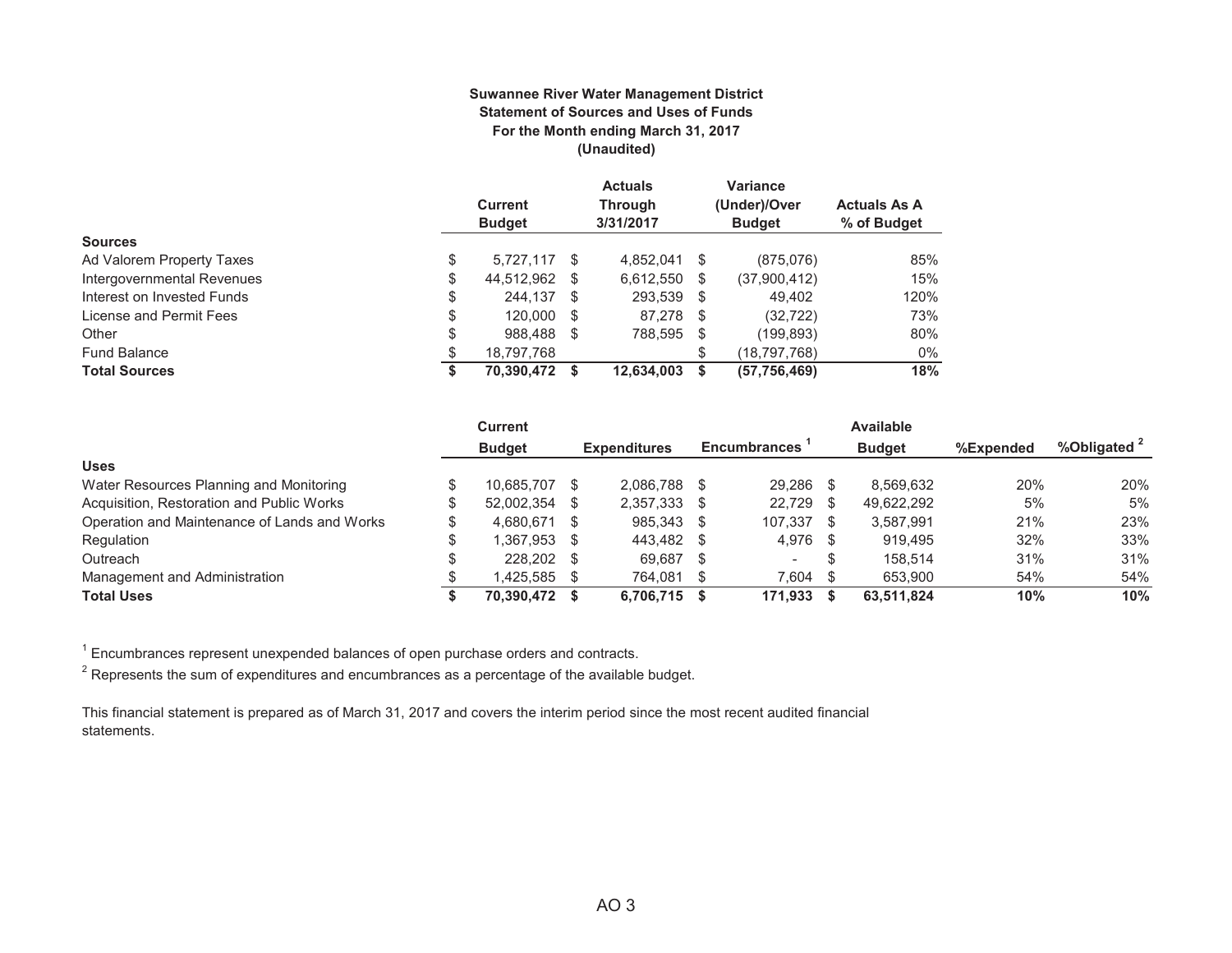# **STATEMENT OF ACTIVITY - REVENUE AND EXPENSE ROLLUP (UNAUDITED)**

| March 31, 2017 |  |
|----------------|--|
|----------------|--|

|                                                  | <b>Y-T-D</b>  |               | <b>ANNUAL</b> |
|--------------------------------------------------|---------------|---------------|---------------|
| Recap of All Funds                               | <b>ACTUAL</b> | ENCUM.        | <b>BUDGET</b> |
| <b>REVENUES</b>                                  |               |               |               |
| <b>TOTAL REVENUES</b>                            | 12,634,003.75 | 0.00          | 70,390,472.00 |
| <b>EXPENDITURES</b>                              |               |               |               |
| <b>TOTAL SALARIES AND BENEFITS</b>               | 2,514,035.10  | 0.00          | 6,047,220.67  |
| <b>TOTAL CONTRACTUAL SERVICES</b>                | 2,577,224.48  | 30,227.60     | 33,700,249.96 |
| <b>TOTAL OPERATING EXPENSES</b>                  | 456,463.06    | 28,395.54     | 1,164,795.00  |
| <b>TOTAL CAPITAL OUTLAY</b>                      | 25,712.99     | 113,309.43    | 215,076.00    |
| <b>TOTAL FIXED CAPITAL OUTLAY</b>                | 618,386.37    | 0.00          | 7,973,236.00  |
| <b>TOTAL INTERAGENCY EXPENSES</b>                | 514,893.36    | 0.00          | 21,289,894.08 |
| <b>TOTAL EXPENDITURES</b>                        | 6,706,715.36  | 171,932.57    | 70,390,471.71 |
| <b>EXCESS REVENUES OVER (UNDER) EXPENDITURES</b> | 5,927,288.39  | (171, 932.57) | 0.29          |
|                                                  | <u>Y-T-D</u>  |               | <b>ANNUAL</b> |
| Fund 01: General Fund                            | <b>ACTUAL</b> | ENCUM.        | <b>BUDGET</b> |
| <b>REVENUES</b>                                  |               |               |               |
| <b>TOTAL REVENUES</b>                            | 7,189,188.58  | 0.00          | 11,878,485.00 |
| <b>EXPENDITURES</b>                              |               |               |               |
| <b>TOTAL SALARIES AND BENEFITS</b>               | 2,123,190.90  | 0.00          | 5,246,012.49  |
| <b>TOTAL CONTRACTUAL SERVICES</b>                | 729,488.85    | 7,498.30      | 4,409,775.00  |
| <b>TOTAL OPERATING EXPENSES</b>                  | 313,365.99    | 23,260.12     | 792,714.00    |
| <b>TOTAL CAPITAL OUTLAY</b>                      | 1,640.99      | 11,107.84     | 92,032.00     |
| <b>TOTAL FIXED CAPITAL OUTLAY</b>                | 0.00          | 0.00          | 0.00          |
| <b>TOTAL INTERAGENCY EXPENSES</b>                | 140,994.20    | 0.00          | 1,337,952.00  |
| <b>TOTAL EXPENDITURES</b>                        | 3,308,680.93  | 41,866.26     | 11,878,485.49 |
| <b>EXCESS REVENUES OVER (UNDER) EXPENDITURES</b> | 3,880,507.65  | (41, 866.26)  | (0.49)        |
|                                                  | $Y-T-D$       |               | <b>ANNUAL</b> |
| Fund 02: Emergency Operations                    | <b>ACTUAL</b> | ENCUM.        | <b>BUDGET</b> |
| <b>REVENUES</b>                                  |               |               |               |
| <b>TOTAL REVENUES</b>                            | 0.00          | 0.00          | 0.00          |
| <b>EXPENDITURES</b>                              |               |               |               |
| <b>TOTAL SALARIES AND BENEFITS</b>               | 16,567.07     | 0.00          | 0.00          |
| <b>TOTAL CONTRACTUAL SERVICES</b>                | 0.00          | 0.00          | 0.00          |
| <b>TOTAL OPERATING EXPENSES</b>                  | 0.00          | 0.00          | 0.00          |
| <b>TOTAL CAPITAL OUTLAY</b>                      | 0.00          | 0.00          | 0.00          |
| <b>TOTAL FIXED CAPITAL OUTLAY</b>                | 0.00          | 0.00          | 0.00          |
| <b>TOTAL INTERAGENCY EXPENSES</b>                | 0.00          | 0.00          | 0.00          |
| <b>TOTAL EXPENDITURES</b>                        | 16,567.07     | 0.00          | 0.00          |
| <b>EXCESS REVENUES OVER (UNDER) EXPENDITURES</b> | (16, 567.07)  | 0.00          | 0.00          |

*\*Salaries associated with Hurricane Hermine; applied for FEMA reimbursement*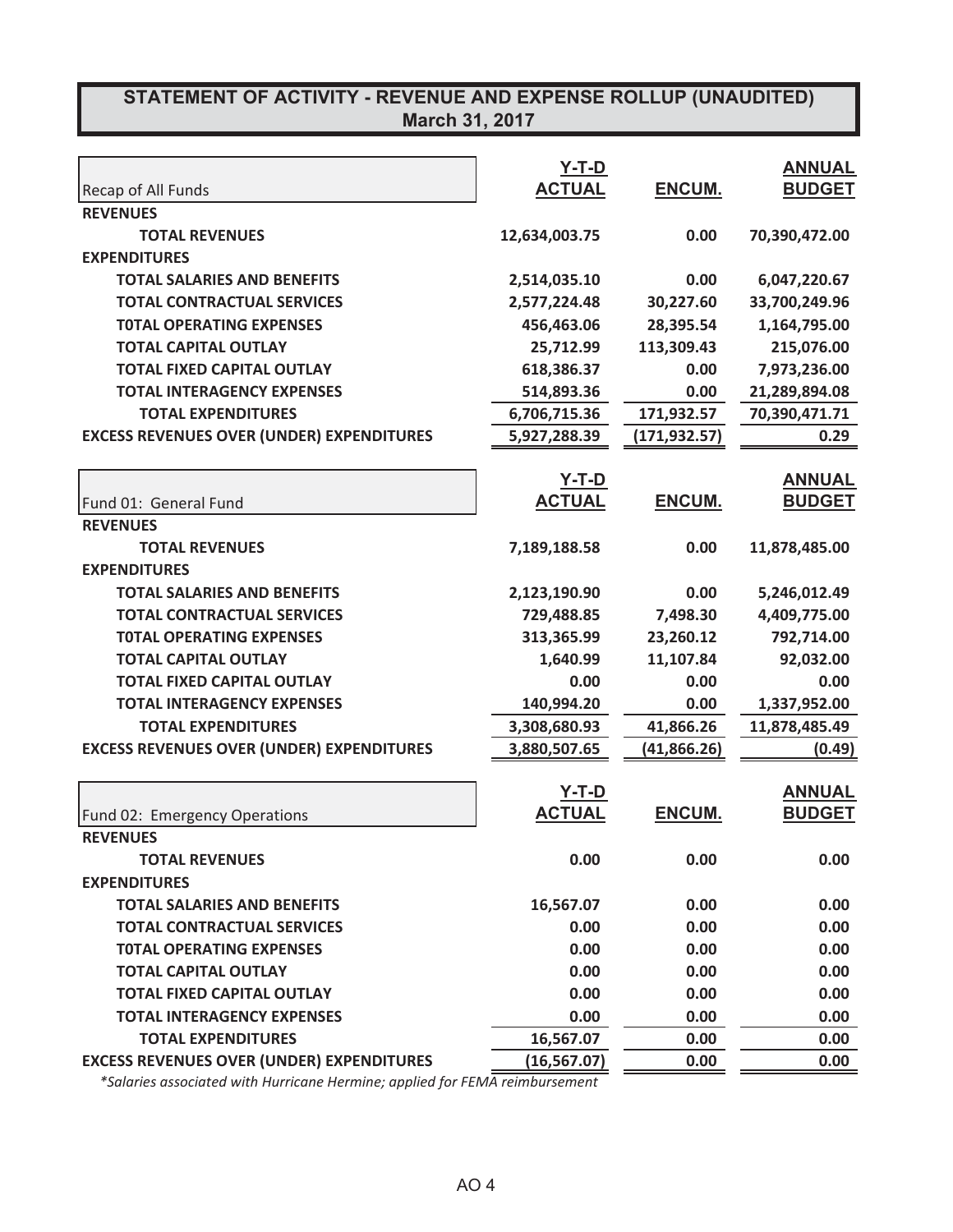| STATEMENT OF ACTIVITY - REVENUE AND EXPENSE ROLLUP (UNAUDITED)<br><b>March 31, 2017</b> |                               |              |                                |  |
|-----------------------------------------------------------------------------------------|-------------------------------|--------------|--------------------------------|--|
| Fund 05: Middle Suwannee                                                                | <b>Y-T-D</b><br><b>ACTUAL</b> | ENCUM.       | <b>ANNUAL</b><br><b>BUDGET</b> |  |
| <b>REVENUES</b>                                                                         |                               |              |                                |  |
| <b>TOTAL REVENUES</b>                                                                   | 4,209.87                      | 0.00         | 589,083.00                     |  |
| <b>EXPENDITURES</b>                                                                     |                               |              |                                |  |
| <b>TOTAL SALARIES AND BENEFITS</b>                                                      | 0.00                          | 0.00         | 0.00                           |  |
| <b>TOTAL CONTRACTUAL SERVICES</b>                                                       | 4,209.87                      | 22,729.30    | 589,083.00                     |  |
| <b>TOTAL OPERATING EXPENSES</b>                                                         | 0.00                          | 0.00         | 0.00                           |  |
| <b>TOTAL CAPITAL OUTLAY</b>                                                             | 0.00                          | 0.00         | 0.00                           |  |
| <b>TOTAL FIXED CAPITAL OUTLAY</b>                                                       | 0.00                          | 0.00         | 0.00                           |  |
| <b>TOTAL INTERAGENCY EXPENSES</b>                                                       | 0.00                          | 0.00         | 0.00                           |  |
| <b>TOTAL EXPENDITURES</b>                                                               | 4,209.87                      | 22,729.30    | 589,083.00                     |  |
| <b>EXCESS REVENUES OVER (UNDER) EXPENDITURES</b>                                        | 0.00                          | (22, 729.30) | 0.00                           |  |
|                                                                                         | $Y-T-D$                       |              | <b>ANNUAL</b>                  |  |
| Fund 06: Springs Appropriation                                                          | <b>ACTUAL</b>                 | ENCUM.       | <b>BUDGET</b>                  |  |
| <b>REVENUES</b>                                                                         |                               |              |                                |  |
| <b>TOTAL REVENUES</b>                                                                   | 542,692.50                    | 0.00         | 30,647,104.00                  |  |
| <b>EXPENDITURES</b>                                                                     |                               |              |                                |  |
| <b>TOTAL SALARIES AND BENEFITS</b>                                                      | 1,391.14                      | 0.00         | 0.00                           |  |
| <b>TOTAL CONTRACTUAL SERVICES</b>                                                       | 507,165.72                    | 0.00         | 18,387,989.20                  |  |
| <b>TOTAL OPERATING EXPENSES</b>                                                         | 5,771.50                      | 0.00         | 0.00                           |  |
| <b>TOTAL CAPITAL OUTLAY</b>                                                             | 24,072.00                     | 0.00         | 0.00                           |  |
| <b>TOTAL FIXED CAPITAL OUTLAY</b>                                                       | 0.00                          | 0.00         | 0.00                           |  |
| <b>TOTAL INTERAGENCY EXPENSES</b>                                                       | 141,800.00                    | 0.00         | 12,259,114.00                  |  |
| <b>TOTAL EXPENDITURES</b>                                                               | 680,200.36                    | 0.00         | 30,647,103.20                  |  |
| <b>EXCESS REVENUES OVER (UNDER) EXPENDITURES</b>                                        | (137, 507.86)                 | 0.00         | 0.80                           |  |

*\*Expenditures to be covered by DEP Reimbursement Grant; reimbursement requested*

|                                                  | Y-T-D         |               | <b>ANNUAL</b> |
|--------------------------------------------------|---------------|---------------|---------------|
| Fund 07: Local Revenue                           | <b>ACTUAL</b> | <b>ENCUM.</b> | <b>BUDGET</b> |
| <b>REVENUES</b>                                  |               |               |               |
| <b>TOTAL REVENUES</b>                            | 105,600.00    | 0.00          | 105,600.00    |
| <b>EXPENDITURES</b>                              |               |               |               |
| <b>TOTAL SALARIES AND BENEFITS</b>               | 0.00          | 0.00          | 0.00          |
| <b>TOTAL CONTRACTUAL SERVICES</b>                | 0.00          | 0.00          | 0.00          |
| <b>TOTAL OPERATING EXPENSES</b>                  | 0.00          | 0.00          | 0.00          |
| <b>TOTAL CAPITAL OUTLAY</b>                      | 0.00          | 0.00          | 0.00          |
| <b>TOTAL FIXED CAPITAL OUTLAY</b>                | 0.00          | 0.00          | 0.00          |
| <b>TOTAL INTERAGENCY EXPENSES</b>                | 24,501.55     | 0.00          | 105,600.00    |
| <b>TOTAL EXPENDITURES</b>                        | 24,501.55     | 0.00          | 105,600.00    |
| <b>EXCESS REVENUES OVER (UNDER) EXPENDITURES</b> | 81,098.45     | 0.00          | 0.00          |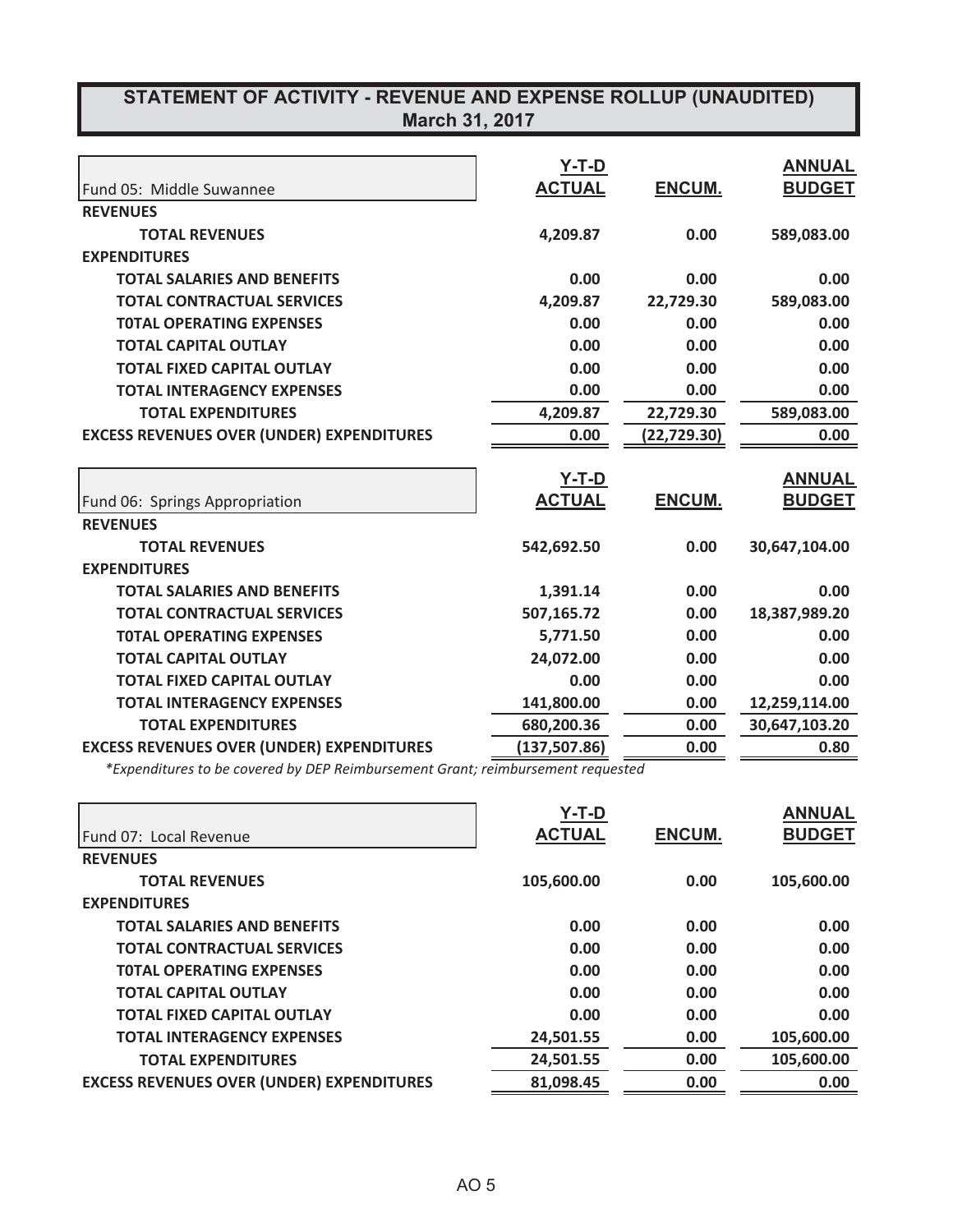| STATEMENT OF ACTIVITY - REVENUE AND EXPENSE ROLLUP (UNAUDITED)<br><b>March 31, 2017</b> |                               |               |                                |  |
|-----------------------------------------------------------------------------------------|-------------------------------|---------------|--------------------------------|--|
|                                                                                         |                               |               |                                |  |
|                                                                                         | <u>Y-T-D</u><br><b>ACTUAL</b> | ENCUM.        | <b>ANNUAL</b><br><b>BUDGET</b> |  |
| Fund 08: WMLTF / Springs                                                                |                               |               |                                |  |
| <b>REVENUES</b>                                                                         |                               |               |                                |  |
| <b>TOTAL REVENUES</b><br><b>EXPENDITURES</b>                                            | 337,956.16                    | 0.00          | 329,352.00                     |  |
| <b>TOTAL SALARIES AND BENEFITS</b>                                                      | 15,402.26                     | 0.00          | 0.00                           |  |
| <b>TOTAL CONTRACTUAL SERVICES</b>                                                       | 317,553.90                    | 0.00          | 290,917.00                     |  |
| <b>TOTAL OPERATING EXPENSES</b>                                                         | 0.00                          | 0.00          | 0.00                           |  |
| <b>TOTAL CAPITAL OUTLAY</b>                                                             | 0.00                          | 0.00          | 0.00                           |  |
| <b>TOTAL FIXED CAPITAL OUTLAY</b>                                                       | 0.00                          | 0.00          | 0.00                           |  |
| <b>TOTAL INTERAGENCY EXPENSES</b>                                                       | 5,000.00                      | 0.00          | 38,435.08                      |  |
| <b>TOTAL EXPENDITURES</b>                                                               | 337,956.16                    | 0.00          | 329,352.08                     |  |
| <b>EXCESS REVENUES OVER (UNDER) EXPENDITURES</b>                                        | 0.00                          | 0.00          | (0.08)                         |  |
|                                                                                         |                               |               |                                |  |
|                                                                                         | <u>Y-T-D</u>                  |               | <b>ANNUAL</b>                  |  |
| Fund 10: Florida Forever & P-2000                                                       | <b>ACTUAL</b>                 | ENCUM.        | <b>BUDGET</b>                  |  |
| <b>REVENUES</b>                                                                         |                               |               |                                |  |
| <b>TOTAL REVENUES</b>                                                                   | 76,335.02                     | 0.00          | 8,358,000.00                   |  |
| <b>EXPENDITURES</b>                                                                     |                               |               |                                |  |
| <b>TOTAL SALARIES AND BENEFITS</b>                                                      | 0.00                          | 0.00          | 0.00                           |  |
| <b>TOTAL CONTRACTUAL SERVICES</b>                                                       | 29,004.25                     | 0.00          | 0.00                           |  |
| <b>TOTAL OPERATING EXPENSES</b>                                                         | 0.00                          | 0.00          | 0.00                           |  |
| <b>TOTAL CAPITAL OUTLAY</b>                                                             | 0.00                          | 0.00          | 0.00                           |  |
| <b>TOTAL FIXED CAPITAL OUTLAY</b>                                                       | 0.00                          | 0.00          | 6,358,000.00                   |  |
| <b>TOTAL INTERAGENCY EXPENSES</b>                                                       | 0.00                          | 0.00          | 2,000,000.00                   |  |
| <b>TOTAL EXPENDITURES</b>                                                               | 29,004.25                     | 0.00          | 8,358,000.00                   |  |
| <b>EXCESS REVENUES OVER (UNDER) EXPENDITURES</b>                                        | 47,330.77                     | 0.00          | 0.00                           |  |
|                                                                                         |                               |               |                                |  |
|                                                                                         | <u>Y-T-D</u>                  |               | <b>ANNUAL</b>                  |  |
| Fund 12: DOT ETDM                                                                       | <b>ACTUAL</b>                 | <b>ENCUM.</b> | <b>BUDGET</b>                  |  |
| <b>REVENUES</b>                                                                         |                               |               |                                |  |
| <b>TOTAL REVENUES</b>                                                                   | 245.73                        | 0.00          | 0.00                           |  |
| <b>EXPENDITURES</b>                                                                     |                               |               |                                |  |
| <b>TOTAL SALARIES AND BENEFITS</b>                                                      | 2,813.81                      | 0.00          | 0.00                           |  |
| <b>TOTAL CONTRACTUAL SERVICES</b>                                                       | 0.00                          | 0.00          | 0.00                           |  |
| <b>TOTAL OPERATING EXPENSES</b>                                                         | 0.00                          | 0.00          | 0.00                           |  |
| <b>TOTAL CAPITAL OUTLAY</b>                                                             | 0.00                          | 0.00          | 0.00                           |  |
| <b>TOTAL FIXED CAPITAL OUTLAY</b>                                                       | 0.00                          | 0.00          | 0.00                           |  |
| <b>TOTAL INTERAGENCY EXPENSES</b>                                                       | 0.00                          | 0.00          | 0.00                           |  |
| <b>TOTAL EXPENDITURES</b>                                                               | 2,813.81                      | 0.00          | 0.00                           |  |
| <b>EXCESS REVENUES OVER (UNDER) EXPENDITURES</b>                                        | (2,568.08)                    | 0.00          | 0.00                           |  |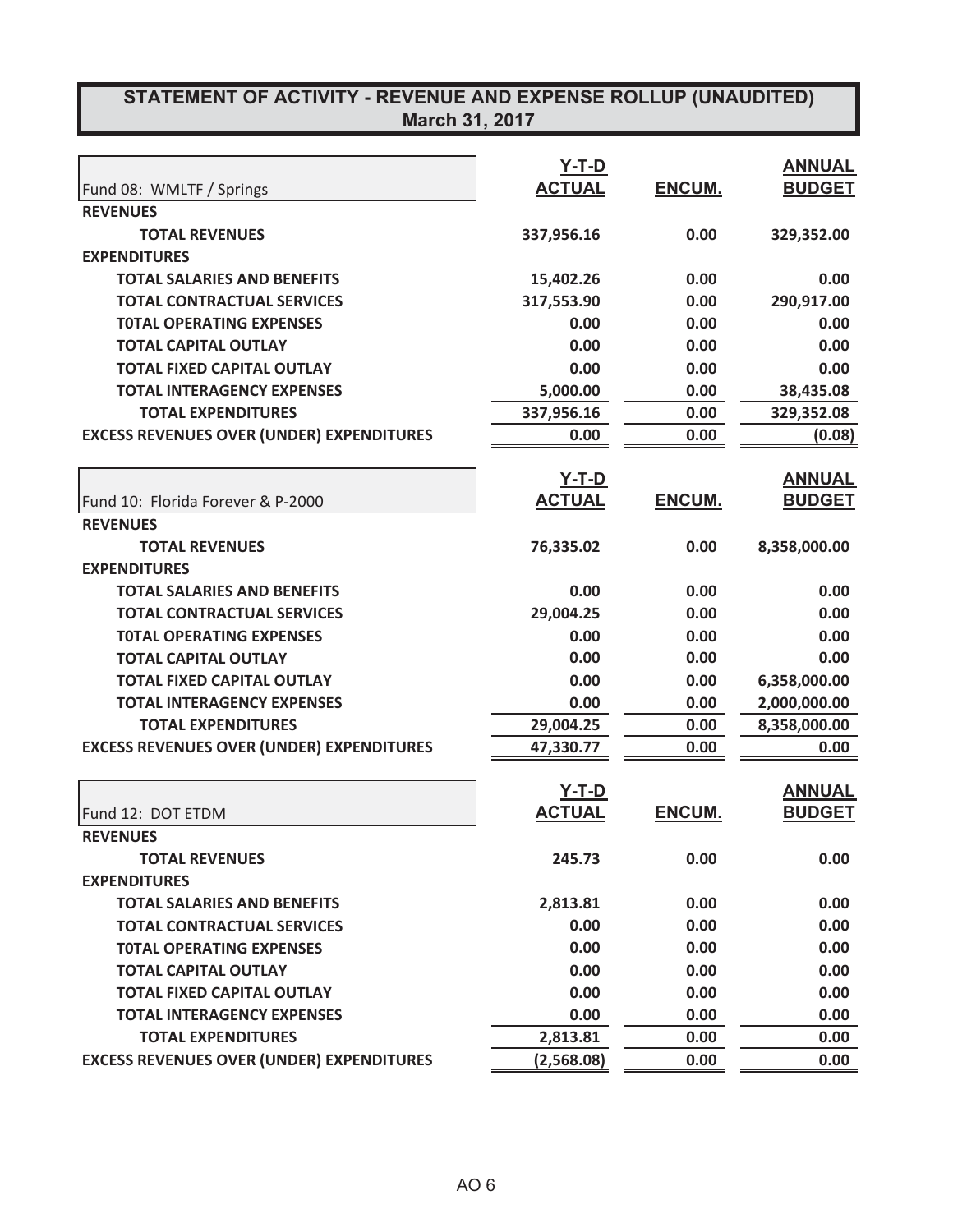## **STATEMENT OF ACTIVITY - REVENUE AND EXPENSE ROLLUP (UNAUDITED) March 31, 2017**

| Fund 13: Land Management/Operations              | Y-T-D<br><b>ACTUAL</b> | <b>ENCUM.</b> | <b>ANNUAL</b><br><b>BUDGET</b> |
|--------------------------------------------------|------------------------|---------------|--------------------------------|
| <b>REVENUES</b>                                  |                        |               |                                |
| <b>TOTAL REVENUES</b>                            | 2,731,461.10           | 0.00          | 4,497,071.00                   |
| <b>EXPENDITURES</b>                              |                        |               |                                |
| <b>TOTAL SALARIES AND BENEFITS</b>               | 351,289.84             | 0.00          | 801,208.18                     |
| <b>TOTAL CONTRACTUAL SERVICES</b>                | 446,674.30             | 0.00          | 2,288,829.00                   |
| <b>TOTAL OPERATING EXPENSES</b>                  | 137,325.57             | 5,135.42      | 372,081.00                     |
| <b>TOTAL CAPITAL OUTLAY</b>                      | 0.00                   | 102,201.59    | 123,044.00                     |
| <b>TOTAL FIXED CAPITAL OUTLAY</b>                | 0.00                   | 0.00          | 275,000.00                     |
| <b>TOTAL INTERAGENCY EXPENSES</b>                | 36,073.50              | 0.00          | 636,909.00                     |
| <b>TOTAL EXPENDITURES</b>                        | 971,363.21             | 107,337.01    | 4,497,071.18                   |
| <b>EXCESS REVENUES OVER (UNDER) EXPENDITURES</b> | 1,760,097.89           | (107, 337.01) | (0.18)                         |
|                                                  |                        |               |                                |
|                                                  | <u>Y-T-D</u>           |               | <b>ANNUAL</b>                  |
| Fund 19: DOT Mitigation                          | <b>ACTUAL</b>          | <b>ENCUM.</b> | <b>BUDGET</b>                  |
| <b>REVENUES</b>                                  |                        |               |                                |
| <b>TOTAL REVENUES</b>                            | 7,631.38               | 0.00          | 1,074,132.00                   |
| <b>EXPENDITURES</b>                              |                        |               |                                |
| <b>TOTAL SALARIES AND BENEFITS</b>               | 1,741.02               | 0.00          | 0.00                           |
| <b>TOTAL CONTRACTUAL SERVICES</b>                | 66,168.09              | 0.00          | 1,074,131.43                   |
| <b>TOTAL OPERATING EXPENSES</b>                  | 0.00                   | 0.00          | 0.00                           |
| <b>TOTAL CAPITAL OUTLAY</b>                      | 0.00                   | 0.00          | 0.00                           |
| <b>TOTAL FIXED CAPITAL OUTLAY</b>                | 0.00                   | 0.00          | 0.00                           |
| <b>TOTAL INTERAGENCY EXPENSES</b>                | 0.00                   | 0.00          | 0.00                           |
| <b>TOTAL EXPENDITURES</b>                        | 67,909.11              | 0.00          | 1,074,131.43                   |
|                                                  |                        |               |                                |
| <b>EXCESS REVENUES OVER (UNDER) EXPENDITURES</b> | (60, 277.73)           | 0.00          | 0.57                           |

*\*Expenditures to be covered by Reimbursement Grant; reimbursement requested*

|                                                  | $Y-T-D$       |               | <b>ANNUAL</b> |
|--------------------------------------------------|---------------|---------------|---------------|
| Fund 29: SRP                                     | <b>ACTUAL</b> | <b>ENCUM.</b> | <b>BUDGET</b> |
| <b>REVENUES</b>                                  |               |               |               |
| <b>TOTAL REVENUES</b>                            | 30,439.64     | 0.00          | 175,000.00    |
| <b>EXPENDITURES</b>                              |               |               |               |
| <b>TOTAL SALARIES AND BENEFITS</b>               | 0.00          | 0.00          | 0.00          |
| <b>TOTAL CONTRACTUAL SERVICES</b>                | 0.00          | 0.00          | 0.00          |
| <b>TOTAL OPERATING EXPENSES</b>                  | 0.00          | 0.00          | 0.00          |
| <b>TOTAL CAPITAL OUTLAY</b>                      | 0.00          | 0.00          | 0.00          |
| <b>TOTAL FIXED CAPITAL OUTLAY</b>                | 0.00          | 0.00          | 0.00          |
| <b>TOTAL INTERAGENCY EXPENSES</b>                | 29,250.00     | 0.00          | 175,000.00    |
| <b>TOTAL EXPENDITURES</b>                        | 29,250.00     | 0.00          | 175,000.00    |
| <b>EXCESS REVENUES OVER (UNDER) EXPENDITURES</b> | 1,189.64      | 0.00          | 0.00          |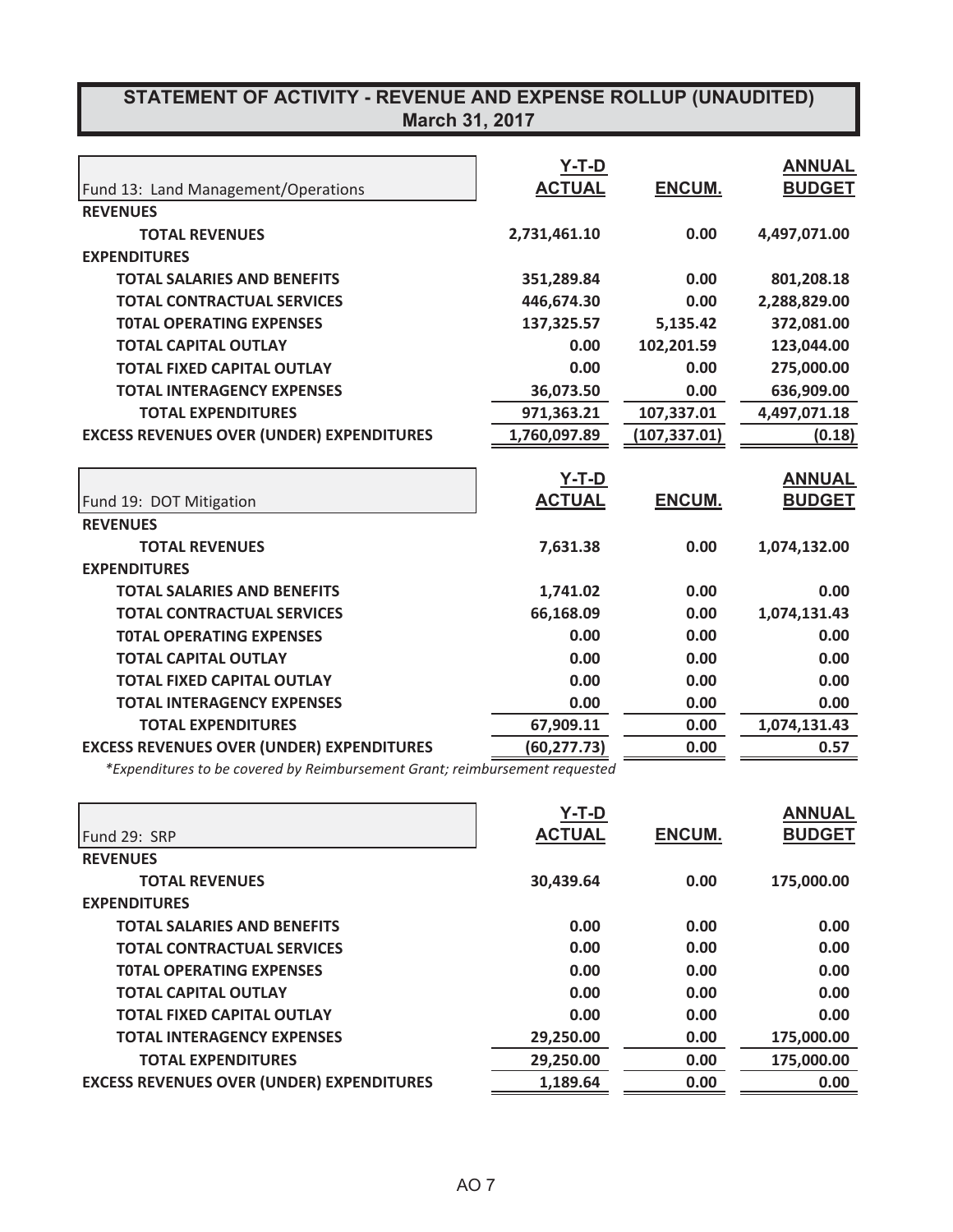## **STATEMENT OF ACTIVITY - REVENUE AND EXPENSE ROLLUP (UNAUDITED) March 31, 2017**

|                                                                      | <b>Y-T-D</b><br><b>ACTUAL</b> | ENCUM.        | <b>ANNUAL</b><br><b>BUDGET</b> |
|----------------------------------------------------------------------|-------------------------------|---------------|--------------------------------|
| Fund 30: Camp Blanding Buffer Lands<br><b>REVENUES</b>               |                               |               |                                |
| <b>TOTAL REVENUES</b>                                                |                               | 0.00          |                                |
| <b>EXPENDITURES</b>                                                  | 1,340,927.08                  |               | 1,340,236.00                   |
|                                                                      | 0.00                          | 0.00          | 0.00                           |
| <b>TOTAL SALARIES AND BENEFITS</b>                                   |                               |               | 0.00                           |
| <b>TOTAL CONTRACTUAL SERVICES</b><br><b>TOTAL OPERATING EXPENSES</b> | 13,900.00<br>0.00             | 0.00<br>0.00  | 0.00                           |
|                                                                      |                               |               |                                |
| <b>TOTAL CAPITAL OUTLAY</b>                                          | 0.00                          | 0.00          | 0.00                           |
| <b>TOTAL FIXED CAPITAL OUTLAY</b>                                    | 618,386.37                    | 0.00          | 1,340,236.00                   |
| <b>TOTAL INTERAGENCY EXPENSES</b>                                    | 0.00                          | 0.00          | 0.00                           |
| <b>TOTAL EXPENDITURES</b>                                            | 632,286.37                    | 0.00          | 1,340,236.00                   |
| <b>EXCESS REVENUES OVER (UNDER) EXPENDITURES</b>                     | 708,640.71                    | 0.00          | 0.00                           |
|                                                                      | <u>Y-T-D</u>                  |               | <b>ANNUAL</b>                  |
| Fund 33: PCS Mitigation                                              | <b>ACTUAL</b>                 | ENCUM.        | <b>BUDGET</b>                  |
| <b>REVENUES</b>                                                      |                               |               |                                |
| <b>TOTAL REVENUES</b>                                                | 676.44                        | 0.00          | 0.00                           |
| <b>EXPENDITURES</b>                                                  |                               |               |                                |
| <b>TOTAL SALARIES AND BENEFITS</b>                                   | 0.00                          | 0.00          | 0.00                           |
| <b>TOTAL CONTRACTUAL SERVICES</b>                                    | 0.00                          | 0.00          | 0.00                           |
| <b>TOTAL OPERATING EXPENSES</b>                                      | 0.00                          | 0.00          | 0.00                           |
| <b>TOTAL CAPITAL OUTLAY</b>                                          | 0.00                          | 0.00          | 0.00                           |
| <b>TOTAL FIXED CAPITAL OUTLAY</b>                                    | 0.00                          | 0.00          | 0.00                           |
| <b>TOTAL INTERAGENCY EXPENSES</b>                                    | 0.00                          | 0.00          | 0.00                           |
| <b>TOTAL EXPENDITURES</b>                                            | 0.00                          | 0.00          | 0.00                           |
| <b>EXCESS REVENUES OVER (UNDER) EXPENDITURES</b>                     | 676.44                        | 0.00          | 0.00                           |
|                                                                      | <u>Y-T-D</u>                  |               | <b>ANNUAL</b>                  |
|                                                                      | <b>ACTUAL</b>                 | <b>ENCUM.</b> | <b>BUDGET</b>                  |
| Fund 51: District Ag Cost Share<br><b>REVENUES</b>                   |                               |               |                                |
| <b>TOTAL REVENUES</b>                                                | 0.00                          | 0.00          | 2,173,213.00                   |
| <b>EXPENDITURES</b>                                                  |                               |               |                                |
|                                                                      | 0.00                          | 0.00          | 0.00                           |
| <b>TOTAL SALARIES AND BENEFITS</b>                                   | 141,658.40                    | 0.00          | 2,114,213.33                   |
| <b>TOTAL CONTRACTUAL SERVICES</b>                                    |                               |               |                                |
| <b>TOTAL OPERATING EXPENSES</b>                                      | 0.00                          | 0.00          | 0.00                           |
| <b>TOTAL CAPITAL OUTLAY</b>                                          | 0.00                          | 0.00          | 0.00                           |
| <b>TOTAL FIXED CAPITAL OUTLAY</b>                                    | 0.00                          | 0.00          | 0.00                           |
| <b>TOTAL INTERAGENCY EXPENSES</b>                                    | 0.00                          | 0.00          | 59,000.00                      |
| <b>TOTAL EXPENDITURES</b>                                            | 141,658.40                    | 0.00          | 2,173,213.33                   |
| <b>EXCESS REVENUES OVER (UNDER) EXPENDITURES</b>                     | (141, 658.40)                 | 0.00          | (0.33)                         |

*\*Expenditures to be covered by Fund Balance*